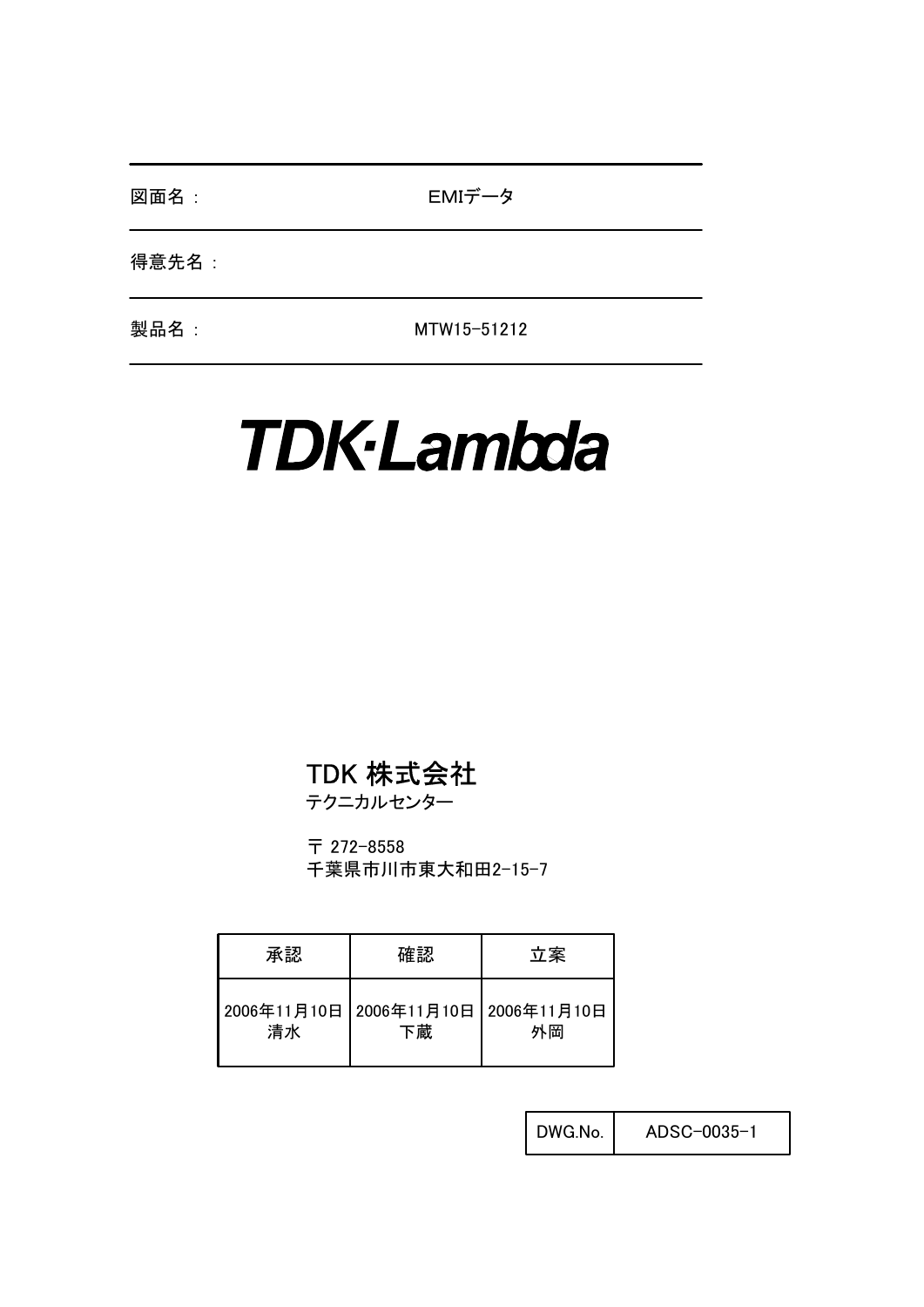

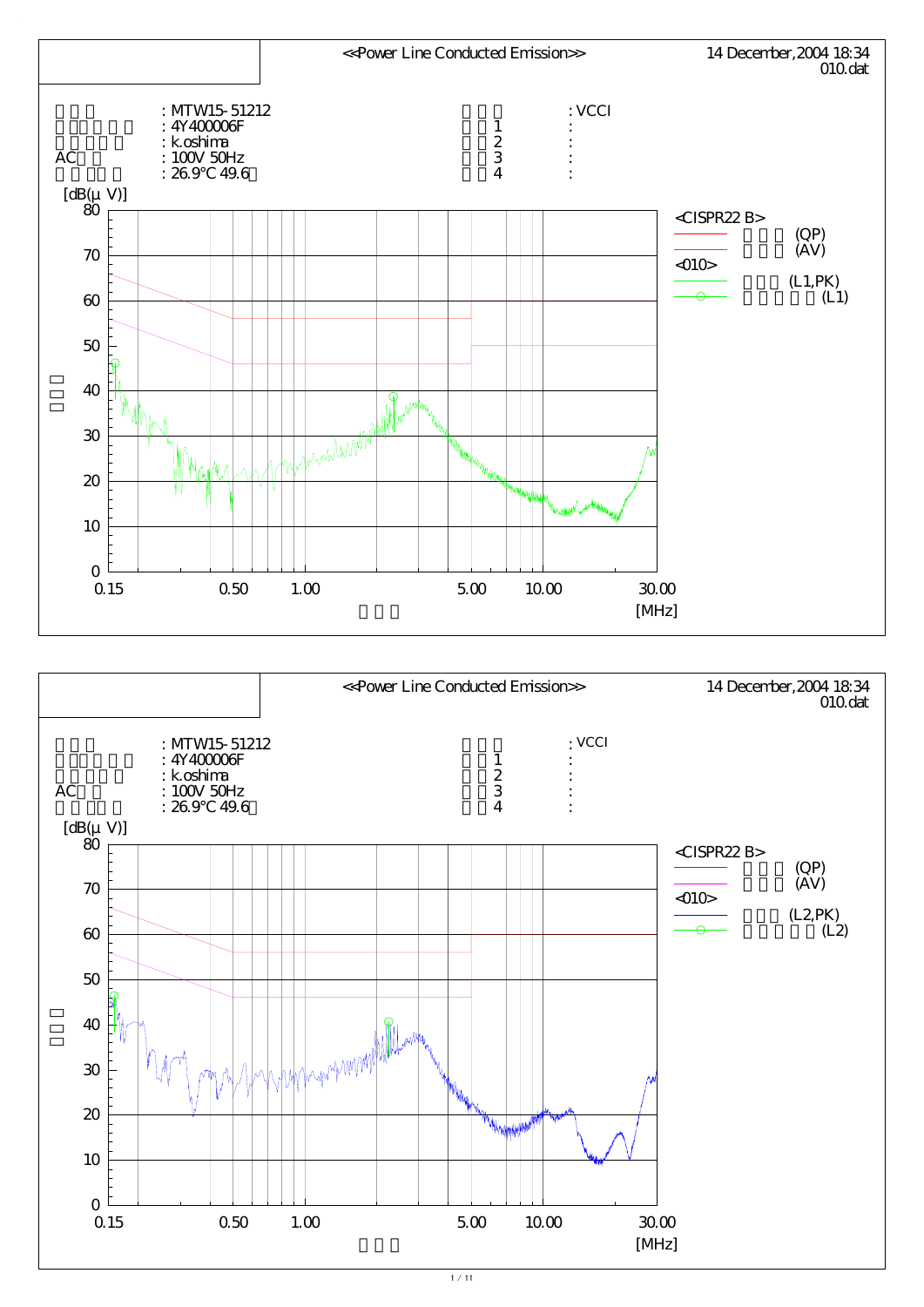|                |                    |                                  |                |                  |                                       | < <power conducted="" emission="" line="">&gt;</power>             |         |                                         |                                               |
|----------------|--------------------|----------------------------------|----------------|------------------|---------------------------------------|--------------------------------------------------------------------|---------|-----------------------------------------|-----------------------------------------------|
|                |                    |                                  |                |                  |                                       |                                                                    |         |                                         | 14 December, 2004 18:34<br>010 <sub>det</sub> |
|                |                    | · VCCI                           |                |                  |                                       |                                                                    |         |                                         |                                               |
|                |                    | MW <sub>5</sub> 51212            |                |                  |                                       |                                                                    |         |                                         |                                               |
|                |                    | 4Y400006F                        |                |                  |                                       |                                                                    |         |                                         |                                               |
|                |                    | k oshima                         |                |                  |                                       |                                                                    |         |                                         |                                               |
| AC             |                    | $100V$ 50 $H$                    |                |                  |                                       |                                                                    |         |                                         |                                               |
|                |                    | 26.9                             | 49.6           |                  |                                       |                                                                    |         |                                         |                                               |
|                |                    |                                  |                |                  |                                       |                                                                    |         |                                         |                                               |
|                | $rac{2}{3}$        |                                  |                |                  |                                       |                                                                    |         |                                         |                                               |
|                |                    |                                  |                |                  |                                       |                                                                    |         |                                         |                                               |
|                |                    |                                  |                |                  |                                       |                                                                    |         |                                         |                                               |
|                | SpectrumSel ection |                                  |                |                  |                                       |                                                                    |         |                                         |                                               |
|                | $L1$ Phase $--$    |                                  |                |                  |                                       |                                                                    |         |                                         |                                               |
| $\mathbf{M}$   | Frequency          | Reading                          | c.f            | Result           | Limit                                 | Limit                                                              | Margin  |                                         | Margin Remark                                 |
|                |                    |                                  |                | PK               | $\mathbf{Q}$                          | <b>AV</b>                                                          | $\bf Q$ | AV                                      |                                               |
|                | [ME]               | $\left[\right. dB(\mu V)\right]$ | [dB]           |                  | $[dB(\mu V)] [dB(\mu V)] [dB(\mu V)]$ |                                                                    | [dB]    | [dB]                                    |                                               |
| $\mathbf{1}$   | $\Omega$ 1605      | 458                              | $Q_4$          | 46 2             | 654                                   | 554                                                                | 19.3    | 93                                      |                                               |
| $\overline{2}$ | 2 35625            | 384                              | $Q_4$          | 388              | 560                                   | 46.0                                                               | 17.2    | 7.2                                     |                                               |
|                | $L2$ Phase $--$    |                                  |                |                  |                                       |                                                                    |         |                                         |                                               |
| $\mathbf{M}$   | Frequency          | Reading                          | c.f            | Result           | Limit                                 | Limit                                                              | Margin  | Margin                                  | Renark                                        |
|                |                    |                                  |                | PK               | $\mathbf{Q}$                          | AV                                                                 | $\bf Q$ | AV                                      |                                               |
|                | [ME]               | $[dB(\mu V)]$                    | [dB]           | $[dB(\mu V)]$    |                                       | $\begin{bmatrix} dB(\mu V) & dB(\mu V) \\ 655 & 555 \end{bmatrix}$ | [dB]    | [dB]                                    |                                               |
| $\mathbf{1}$   | Q 15875            | 459                              | 0 <sub>4</sub> | $\overline{46}3$ |                                       |                                                                    | 19.2    | $\begin{array}{c} 92 \\ 54 \end{array}$ |                                               |
| $\overline{2}$ | 2 255              | 40 2                             | 0 <sub>4</sub> | 406              | <b>560</b>                            | 46.0                                                               | 154     |                                         |                                               |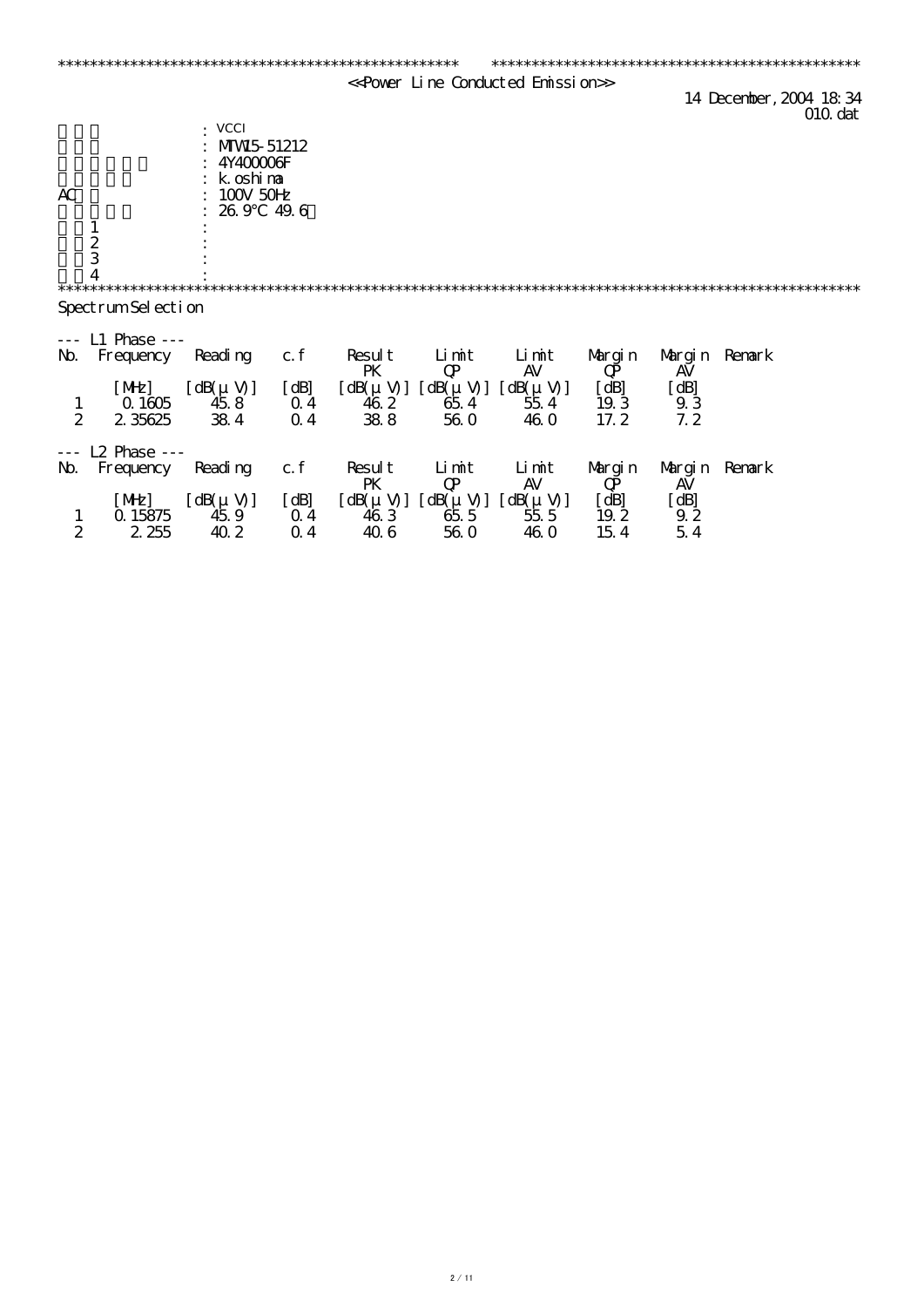|                |                    |                                  |                |                  |                                                                    | < <power conducted="" emission="" line="">&gt;</power> |         |                                         |                                               |
|----------------|--------------------|----------------------------------|----------------|------------------|--------------------------------------------------------------------|--------------------------------------------------------|---------|-----------------------------------------|-----------------------------------------------|
|                |                    |                                  |                |                  |                                                                    |                                                        |         |                                         | 14 December, 2004 18:34<br>010 <sub>det</sub> |
|                |                    | <b>VCCI</b>                      |                |                  |                                                                    |                                                        |         |                                         |                                               |
|                |                    | MW <sub>5</sub> 51212            |                |                  |                                                                    |                                                        |         |                                         |                                               |
|                |                    | 4Y400006F                        |                |                  |                                                                    |                                                        |         |                                         |                                               |
|                |                    | k oshima                         |                |                  |                                                                    |                                                        |         |                                         |                                               |
| AC             |                    | $100V$ 50 $H$                    |                |                  |                                                                    |                                                        |         |                                         |                                               |
|                |                    | 26.9                             | 49.6           |                  |                                                                    |                                                        |         |                                         |                                               |
|                |                    |                                  |                |                  |                                                                    |                                                        |         |                                         |                                               |
|                | $rac{2}{3}$        |                                  |                |                  |                                                                    |                                                        |         |                                         |                                               |
|                |                    |                                  |                |                  |                                                                    |                                                        |         |                                         |                                               |
|                |                    |                                  |                |                  |                                                                    |                                                        |         |                                         |                                               |
|                |                    |                                  |                |                  |                                                                    |                                                        |         |                                         |                                               |
|                | SpectrumSel ection |                                  |                |                  |                                                                    |                                                        |         |                                         |                                               |
|                | $L1$ Phase $--$    |                                  |                |                  |                                                                    |                                                        |         |                                         |                                               |
| $\mathbf{M}$   | Frequency          | Reading                          | c.f            | Result           | Limit                                                              | Limit                                                  | Margin  | Margin Remark                           |                                               |
|                |                    |                                  |                | PK               | $\mathbf{Q}$                                                       | <b>AV</b>                                              | $\bf Q$ | AV                                      |                                               |
|                | [ME]               | $\left[\right. dB(\mu V)\right]$ | [dB]           |                  | $[dB(\mu V)] [dB(\mu V)] [dB(\mu V)]$                              |                                                        | [dB]    | [dB]                                    |                                               |
|                | $\Omega$ 1605      | 458                              | $Q_4$          | 46 2             | 654                                                                | 554                                                    | 19.3    | 93                                      |                                               |
| $\frac{1}{2}$  | 2 35625            | 384                              | $Q_4$          | 388              | 560                                                                | 46.0                                                   | 17.2    | 7.2                                     |                                               |
|                |                    |                                  |                |                  |                                                                    |                                                        |         |                                         |                                               |
|                | $L2$ Phase $--$    |                                  |                |                  |                                                                    |                                                        |         |                                         |                                               |
| $\mathbf{M}$   | Frequency          | Reading                          | c.f            | Result           | Limit                                                              | Limit                                                  | Margin  | Margin                                  | Renark                                        |
|                |                    |                                  |                | PK               | $\mathbf{Q}$                                                       | AV                                                     | $\bf Q$ | AV                                      |                                               |
|                | [ME]               | $[dB(\mu V)]$                    | [dB]           | $[dB(\mu V)]$    | $\begin{bmatrix} dB(\mu V) & dB(\mu V) \\ 655 & 555 \end{bmatrix}$ |                                                        | [dB]    | [dB]                                    |                                               |
| $\mathbf{1}$   | Q 15875            | 459                              | 0 <sub>4</sub> | $\overline{46}3$ |                                                                    |                                                        | 19.2    | $\begin{array}{c} 92 \\ 54 \end{array}$ |                                               |
| $\overline{2}$ | 2 255              | 40 2                             | 0 <sub>4</sub> | 406              | <b>560</b>                                                         | 46.0                                                   | 154     |                                         |                                               |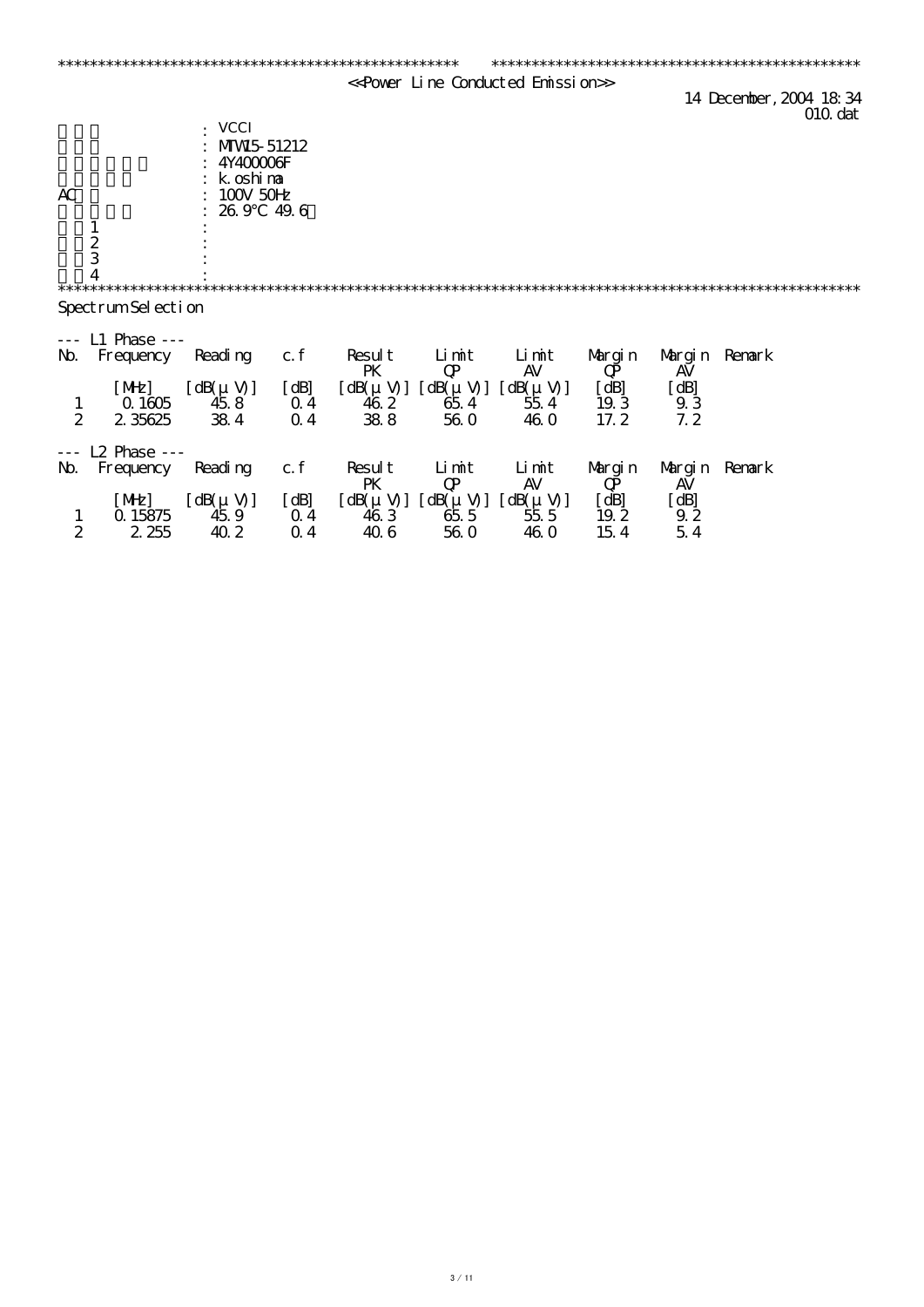

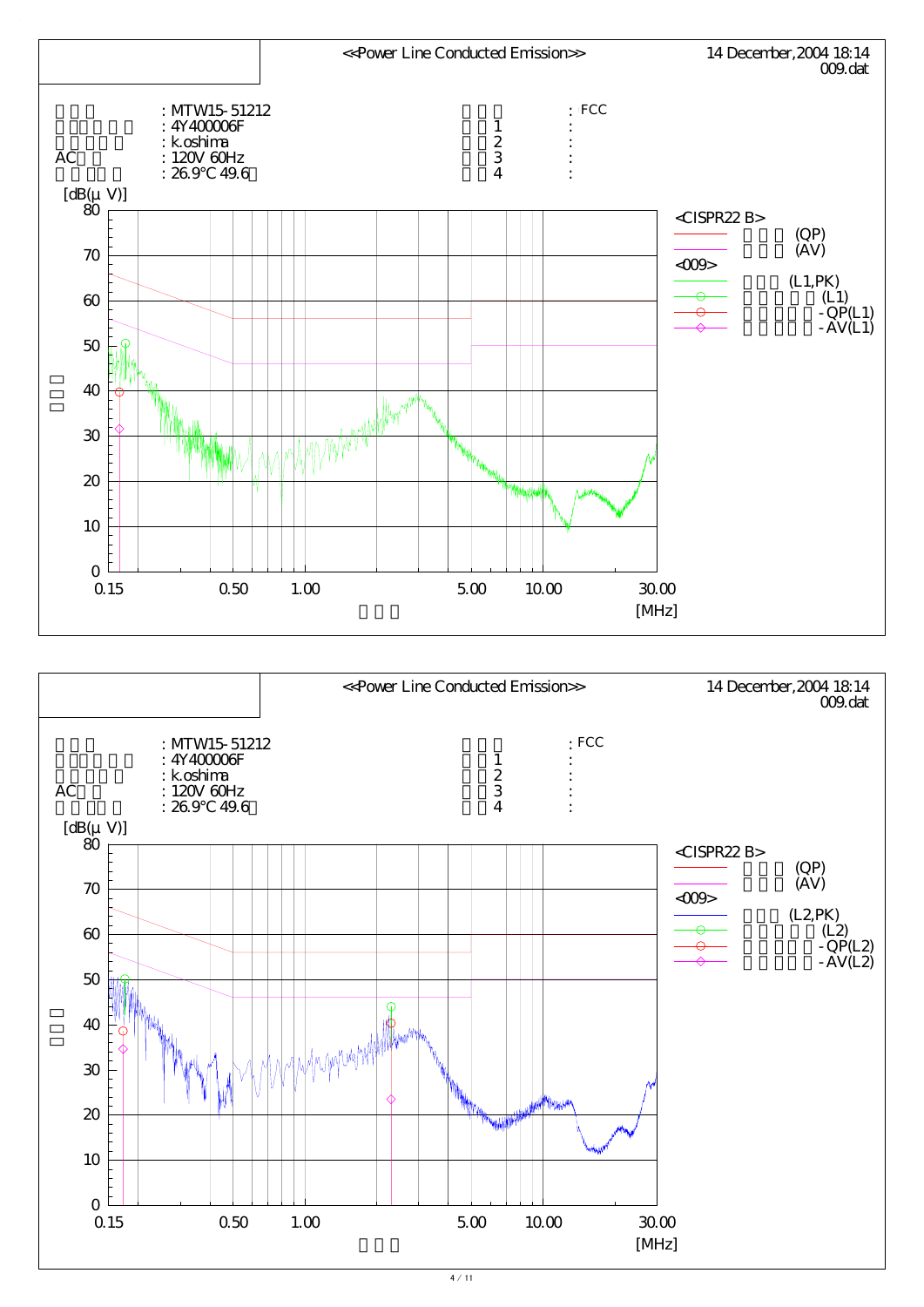|                  |                      |                         |                           |            |                               |                      |                               | << Power Line Conducted Emission>> |                           |                                            |                         |         |
|------------------|----------------------|-------------------------|---------------------------|------------|-------------------------------|----------------------|-------------------------------|------------------------------------|---------------------------|--------------------------------------------|-------------------------|---------|
|                  |                      |                         |                           |            |                               |                      |                               |                                    |                           |                                            | 14 December, 2004 18 14 | 009 dat |
|                  |                      | $\colon$ FCC            |                           |            |                               |                      |                               |                                    |                           |                                            |                         |         |
|                  |                      | : $MW5 51212$           |                           |            |                               |                      |                               |                                    |                           |                                            |                         |         |
|                  |                      | $:4$ Y400006F           |                           |            |                               |                      |                               |                                    |                           |                                            |                         |         |
|                  |                      | $: k$ oshima            |                           |            |                               |                      |                               |                                    |                           |                                            |                         |         |
| AC               |                      | $120V$ $60H$            |                           |            |                               |                      |                               |                                    |                           |                                            |                         |         |
|                  |                      | $: 269$ 49.6            |                           |            |                               |                      |                               |                                    |                           |                                            |                         |         |
|                  |                      |                         |                           |            |                               |                      |                               |                                    |                           |                                            |                         |         |
|                  | $\frac{1}{2}$        |                         |                           |            |                               |                      |                               |                                    |                           |                                            |                         |         |
|                  |                      |                         |                           |            |                               |                      |                               |                                    |                           |                                            |                         |         |
|                  |                      |                         |                           |            |                               |                      |                               |                                    |                           |                                            |                         |         |
|                  | Final Result         |                         |                           |            |                               |                      |                               |                                    |                           |                                            |                         |         |
|                  | $---$ L1 Phase $---$ |                         |                           |            |                               |                      |                               |                                    |                           |                                            |                         |         |
| $\mathbf{M}$     | Frequency            | Reading<br>$\mathbf{Q}$ | Reading<br>AV             | c. f       | Result<br>$\mathbf{Q}$        | Result<br><b>AV</b>  | Limit<br>$\mathbf{Q}$         | $\mathbf{L}$ i mit<br>AV           | Margin<br>$\mathbf{Q\!P}$ | AV                                         | Margin Remark           |         |
|                  | [ME]                 |                         | $[dB(\mu V)] [dB(\mu V)]$ | [dB]       | $[dB(\mu V)]$                 | $[dB(\mu V)]$        | $[dB(\mu V)]$                 | $[dB(\mu V)]$                      | [dB]                      | [dB]                                       |                         |         |
|                  | Q 16709              | 39.6                    | 31.5                      | $\Omega$ 1 | 39.7                          | 31.6                 | 65.1                          | 551                                | 25.4                      | 235                                        |                         |         |
|                  |                      |                         |                           |            |                               |                      |                               |                                    |                           |                                            |                         |         |
|                  | $- - 12$ Phase $- -$ |                         |                           |            |                               |                      |                               |                                    |                           |                                            |                         |         |
| $\mathbf{M}$     | Frequency            | Reading                 | Reading<br>AV             | c. f       | Result                        | Result<br>AV         | Limit                         | Limit<br>AV                        | Margin                    | Margin Remark<br>AV                        |                         |         |
|                  | [ME]                 | $\mathbf{Q}$            | $[dB(\mu V)] [dB(\mu V)]$ | [dB]       | $\mathbf{Q}$<br>$[dB(\mu V)]$ |                      | $\mathbf{Q}$<br>$[dB(\mu V)]$ |                                    | $\mathbf{Q}$              |                                            |                         |         |
|                  | Q 17328              | $\overline{38}5$        | 34.5                      | $\Omega$ 1 | $\overline{38}6$              | $[dB(\mu V)]$<br>346 | 64.8                          | $[dB(\mu V)]$<br>548               | [dB]<br>262               | $\begin{bmatrix} dB \\ 20.2 \end{bmatrix}$ |                         |         |
| $\boldsymbol{2}$ | 2 30579              | <b>40 O</b>             | 23 1                      | $Q_3$      | 40 3                          | 234                  | <b>56 O</b>                   | <b>46 O</b>                        | 157                       | 226                                        |                         |         |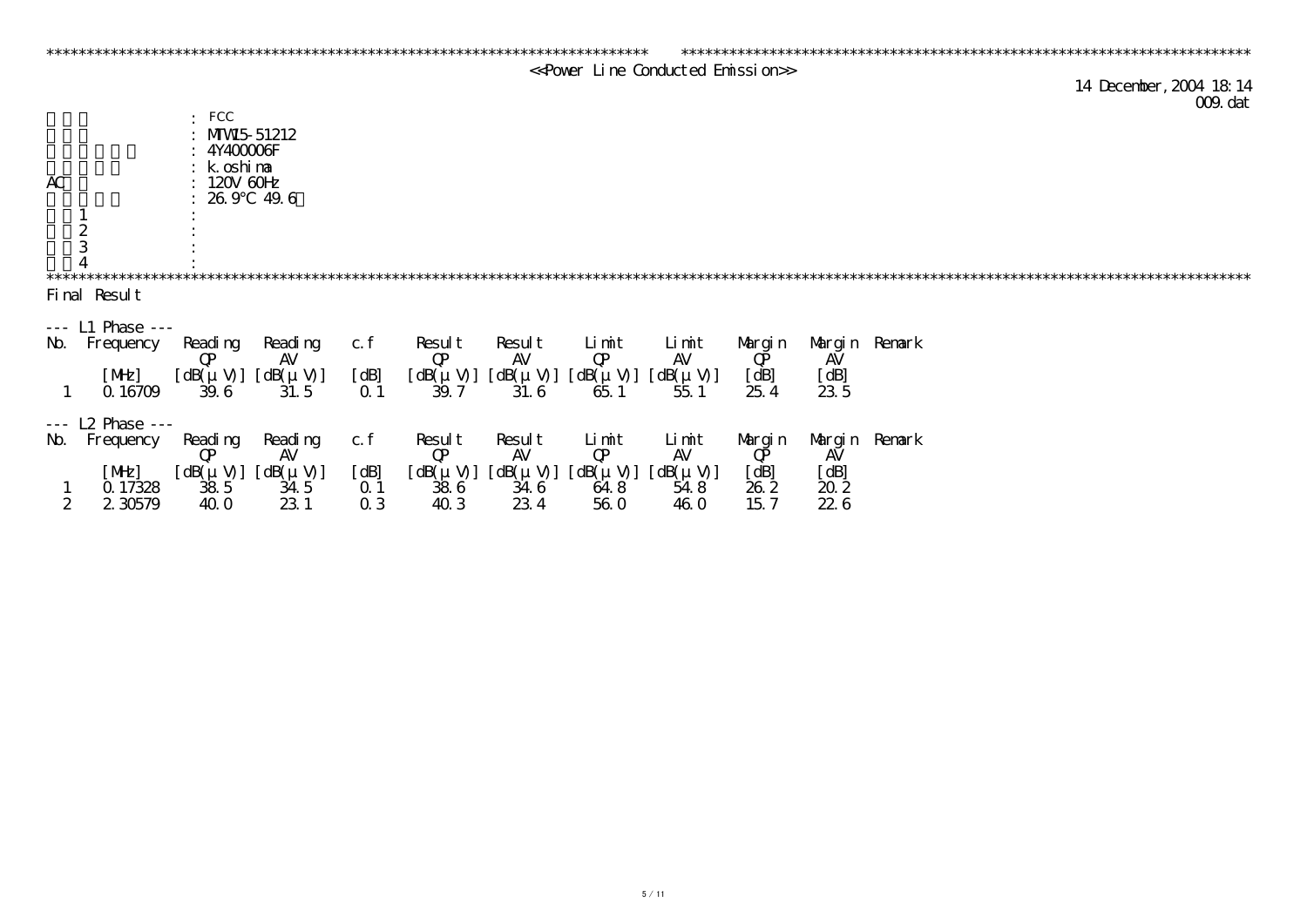|                |                      |                                                       |                |        |                                               | < <power conducted="" emission="" line=""></power> |              |             |                                     |
|----------------|----------------------|-------------------------------------------------------|----------------|--------|-----------------------------------------------|----------------------------------------------------|--------------|-------------|-------------------------------------|
|                |                      |                                                       |                |        |                                               |                                                    |              |             | 14 December, 2004 18 14<br>009. dat |
|                |                      | $\cdot$ FCC                                           |                |        |                                               |                                                    |              |             |                                     |
|                |                      | MW <sub>5</sub> 51212                                 |                |        |                                               |                                                    |              |             |                                     |
|                |                      | 4Y400006F                                             |                |        |                                               |                                                    |              |             |                                     |
|                |                      | k oshima                                              |                |        |                                               |                                                    |              |             |                                     |
| AC             |                      | $120V$ 60 $H$<br>26.9                                 | 49.6           |        |                                               |                                                    |              |             |                                     |
|                |                      |                                                       |                |        |                                               |                                                    |              |             |                                     |
|                | $\frac{1}{2}$        |                                                       |                |        |                                               |                                                    |              |             |                                     |
|                |                      |                                                       |                |        |                                               |                                                    |              |             |                                     |
|                | $\overline{4}$       |                                                       |                |        |                                               |                                                    |              |             |                                     |
|                | SpectrumSel ection   |                                                       |                |        |                                               |                                                    |              |             |                                     |
|                |                      |                                                       |                |        |                                               |                                                    |              |             |                                     |
|                | --- L1 Phase ---     |                                                       |                |        |                                               |                                                    |              |             |                                     |
| $\mathbf{M}$   | Frequency            | Reading                                               | c.f            | Result | $\mathbf{L}$ int                              | Limit                                              | Margin       | Margin      | Renark                              |
|                |                      |                                                       |                | PK     | $\mathbf{Q}$                                  | <b>AV</b>                                          | $\bf Q\rm$   | AV          |                                     |
| $\mathbf{1}$   | [ME]<br>Q 17713      | $\left[ dB(\mu V) \right]$<br>501                     | [dB]<br>$Q_4$  | 505    | $[dB(\mu V)] [dB(\mu V)] [dB(\mu V)]$<br>64.6 | 54.6                                               | [dB]<br>14.1 | [dB]<br>4.1 |                                     |
|                |                      |                                                       |                |        |                                               |                                                    |              |             |                                     |
|                | $- - 12$ Phase $- -$ |                                                       |                |        |                                               |                                                    |              |             |                                     |
| $\mathbf{M}$   | Frequency            | Reading                                               | c.f            | Result | Limit                                         | Limit                                              | Margin       | Margin      | Renark                              |
|                |                      |                                                       |                | PK     | $\mathbf{Q}$                                  | AV                                                 | $\bf Q\rm$   | AV          |                                     |
| $\mathbf{1}$   | [ME]<br>Q 17625      | $\left[\right. dB(\mu V)\right]$<br>$\overline{49.7}$ | [dB]<br>$Q_4$  | 501    | $[dB(\mu V)] [dB(\mu V)] [dB(\mu V)]$<br>64.7 | 54.7                                               | [dB]<br>14 6 | [dB]<br>46  |                                     |
| $\overline{2}$ | 2 31125              | 436                                                   | 0 <sub>4</sub> | 44.0   | <b>560</b>                                    | <b>46 O</b>                                        | 120          | 20          |                                     |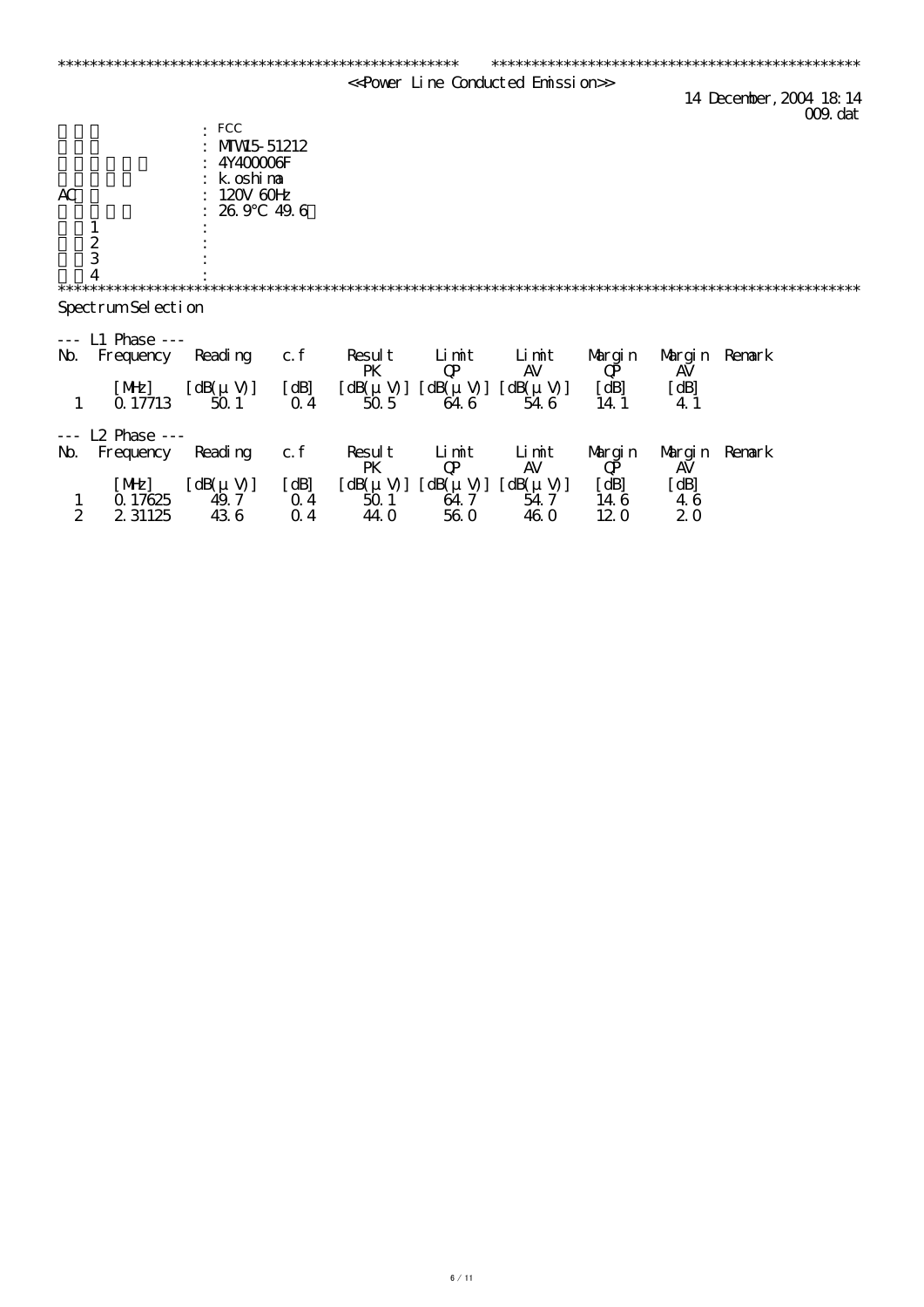|                  |                      |                                                                                                  |                           |            |                        |               |                           | << Power Line Conducted Emission>> |                    |                                            |                                    |
|------------------|----------------------|--------------------------------------------------------------------------------------------------|---------------------------|------------|------------------------|---------------|---------------------------|------------------------------------|--------------------|--------------------------------------------|------------------------------------|
|                  |                      |                                                                                                  |                           |            |                        |               |                           |                                    |                    |                                            | 14 December, 2004 18 14<br>009 dat |
| AC               | $\frac{1}{2}$        | $\colon$ FCC<br>: $MW5 51212$<br>:4Y40000F<br>$: k \circ sh$ ina<br>$120V$ $60H$<br>$: 269$ 49.6 |                           |            |                        |               |                           |                                    |                    |                                            |                                    |
|                  |                      |                                                                                                  |                           |            |                        |               |                           |                                    |                    |                                            |                                    |
|                  | Final Result         |                                                                                                  |                           |            |                        |               |                           |                                    |                    |                                            |                                    |
|                  |                      |                                                                                                  |                           |            |                        |               |                           |                                    |                    |                                            |                                    |
|                  | --- L1 Phase ---     |                                                                                                  |                           |            |                        |               |                           |                                    |                    |                                            |                                    |
| $\mathbf{M}$     | Frequency            | Reading<br>$\mathbf{Q}$                                                                          | Reading<br>AV             | c. f       | Result<br>$\mathbf{Q}$ | Result<br>AV  | Limit<br>$\mathbf{Q}$     | Limit<br>AV                        | Margin<br>$\bf Q$  | AV                                         | Margin Remark                      |
|                  | [ME]                 |                                                                                                  | $[dB(\mu V)] [dB(\mu V)]$ | [dB]       | $[dB(\mu V)]$          |               | $[dB(\mu V)] [dB(\mu V)]$ | $[dB(\mu V)]$                      | [dB]               | [dB]                                       |                                    |
|                  | Q16709               | 39.6                                                                                             | 31.5                      | $\Omega$ 1 | 39.7                   | 31.6          | 651                       | 551                                | 254                | 23 5                                       |                                    |
|                  | $- - 12$ Phase $- -$ |                                                                                                  |                           |            |                        |               |                           |                                    |                    |                                            |                                    |
| $\mathbf{M}$     | Frequency            | Reading                                                                                          | Reading                   | c. f       | Result                 | Result        | Limit                     | Limit                              | Margin             |                                            | Margin Renark                      |
|                  |                      | $\mathbf{Q}$                                                                                     | AV                        |            | $\mathbf{Q}$           | AV            | $\mathbf{Q}$              | AV                                 | $\vec{\mathbf{P}}$ | AV                                         |                                    |
|                  | [ME]                 |                                                                                                  | $[dB(\mu V)] [dB(\mu V)]$ | [dB]       | $[dB(\mu V)]$          | $[dB(\mu V)]$ | $[dB(\mu V)]$             | $[dB(\mu V)]$                      | [dB]               |                                            |                                    |
|                  | Q 17328              | 385                                                                                              | 34.5                      | $\Omega$ 1 | $\overline{38}6$       | 34.6          | 64.8                      | 54.8                               | 262                | $\begin{bmatrix} dB \\ 20.2 \end{bmatrix}$ |                                    |
| $\boldsymbol{2}$ | 2 30579              | <b>40 O</b>                                                                                      | 231                       | $Q_3$      | 40 3                   | 234           | <b>56 O</b>               | <b>46 O</b>                        | 15.7               | 226                                        |                                    |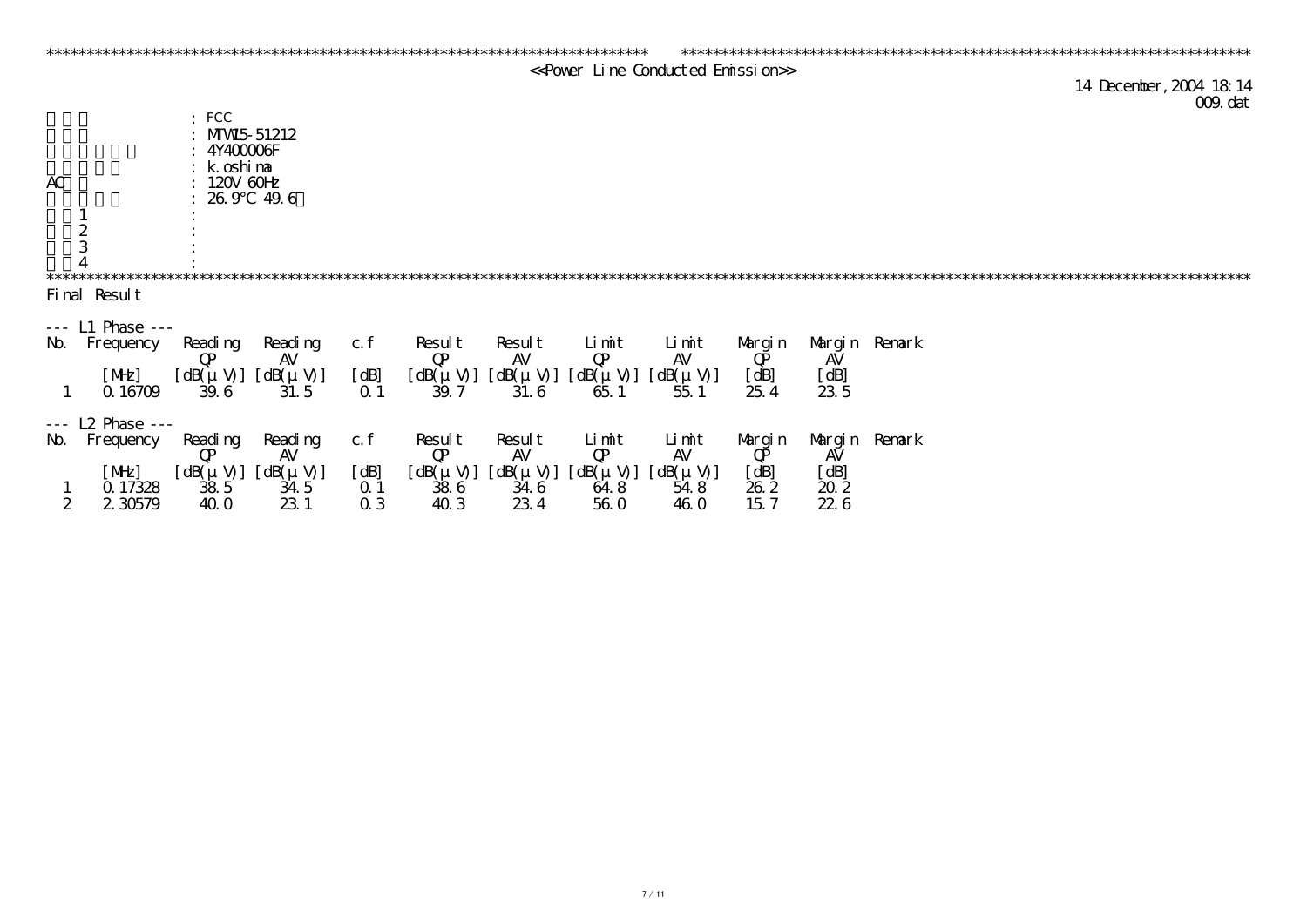

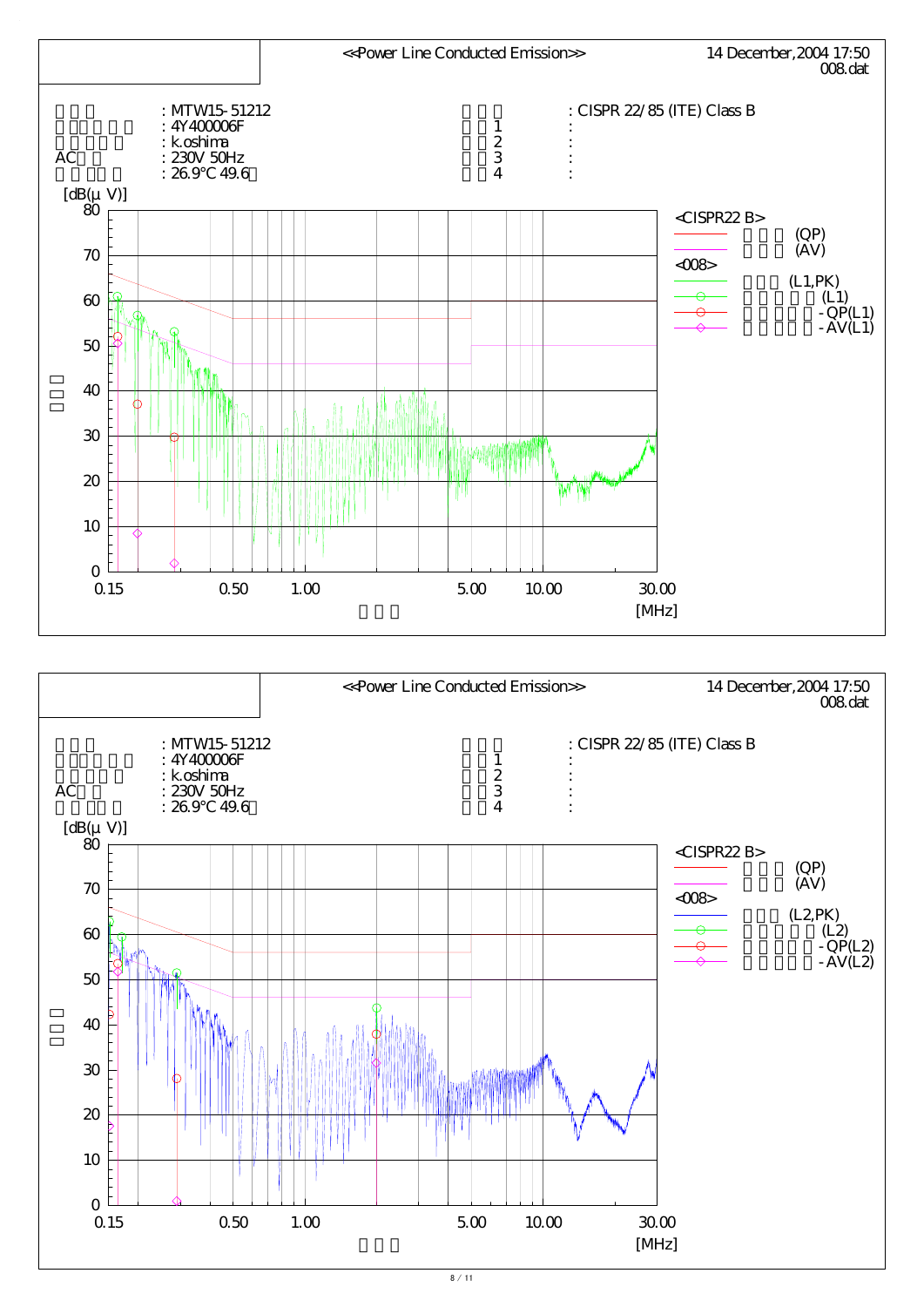|                         |                               |                                                       |                                                                           |                |               |                |               | < <power conducted="" emission="" line="">&gt;</power> |              |                            |               |  |                                    |
|-------------------------|-------------------------------|-------------------------------------------------------|---------------------------------------------------------------------------|----------------|---------------|----------------|---------------|--------------------------------------------------------|--------------|----------------------------|---------------|--|------------------------------------|
|                         |                               |                                                       |                                                                           |                |               |                |               |                                                        |              |                            |               |  | 14 December, 2004 17:50<br>008 dat |
| AC                      | $\frac{1}{2}$                 | : $MW5 51212$<br>4Y400006F<br>k oshima<br>$230V$ 50Hz | : $\text{GSPR } 22/85$ (ITE) $\text{Q} \text{ass } \text{B}$<br>26.9 49.6 |                |               |                |               |                                                        |              |                            |               |  |                                    |
|                         |                               |                                                       |                                                                           |                |               |                |               |                                                        |              |                            |               |  |                                    |
|                         | Final Result                  |                                                       |                                                                           |                |               |                |               |                                                        |              |                            |               |  |                                    |
|                         |                               |                                                       |                                                                           |                |               |                |               |                                                        |              |                            |               |  |                                    |
| $\mathbf{M}$            | --- L1 Phase ---<br>Frequency | Reading                                               | Reading                                                                   | c.f            | Result        | Result         | Limit         | Limit                                                  | Margin       |                            | Margin Renark |  |                                    |
|                         |                               | $\mathbf{Q}$                                          | <b>AV</b>                                                                 |                | $\mathbf{Q}$  | AV             | $\mathbf{Q}$  | AV                                                     | $\bf Q\rm P$ | AV                         |               |  |                                    |
|                         | [ME]                          | $[dB(\mu V)]$                                         | $[dB(\mu V)]$                                                             | [dB]           | $[dB(\mu V)]$ | $[dB(\mu V)]$  | $[dB(\mu V)]$ | $[dB(\mu V)]$                                          | dB           | [dB]                       |               |  |                                    |
|                         | Q 16429                       | 520                                                   | 504                                                                       | $\Omega$ 1     | 521           | 505            | 652           | 552                                                    | 132          | 47                         |               |  |                                    |
| $rac{2}{3}$             | Q 199                         | 37.1                                                  | 84                                                                        | $\Omega$ O     | 37.1          | 84             | 637           | 537                                                    | 26.7         | 45 3                       |               |  |                                    |
|                         | 0.28388                       | 29.6                                                  | 1.7                                                                       | 0 <sub>1</sub> | 29.7          | 1.8            | 60.7          | 507                                                    | 31. O        | 489                        |               |  |                                    |
| $\perp$ $\perp$ $\perp$ | $12$ Phase $-$                |                                                       |                                                                           |                |               |                |               |                                                        |              |                            |               |  |                                    |
| $\mathbf{M}$            | Frequency                     | Reading                                               | Reading                                                                   | c. f           | Result        | Result         | Limit         | Limit                                                  | Margin       |                            | Margin Remark |  |                                    |
|                         |                               | $\mathbf{Q}$                                          | <b>AV</b>                                                                 |                | $\mathbf{Q}$  | <b>AV</b>      | $\mathbf{Q}$  | <b>AV</b>                                              | $\bf Q\rm$   | AV                         |               |  |                                    |
|                         | [ME]                          | $[dB(\mu V)]$                                         | $[dB(\mu V)]$                                                             | [dB]           | $[dB(\mu V)]$ | $[dB(\mu V)]$  | $[dB(\mu V)]$ | $[dB(\mu V)]$                                          | [dB]         | [dB]                       |               |  |                                    |
|                         | Q 15175                       | 422                                                   | 17.4                                                                      | Q <sub>1</sub> | 423           | 17.5           | 65.9          | 559                                                    | 237          | $\frac{38}{3} \frac{4}{5}$ |               |  |                                    |
| <b>2</b>                | Q 16452                       | 534                                                   | 51.6                                                                      | $\Omega$ 1     | 53 5          | 51.7           | 65.2          | 552                                                    | 11.7         |                            |               |  |                                    |
| 3                       | 0.29088                       | <b>280</b>                                            | 08                                                                        | $\Omega$ 1     | 281           | Q <sub>9</sub> | 60.5          | 50 <sub>5</sub>                                        | 32.5         | 49.6                       |               |  |                                    |

4 2.0005 37.7 31.3 0.2 37.9 31.5 56.0 46.0 18.1 14.5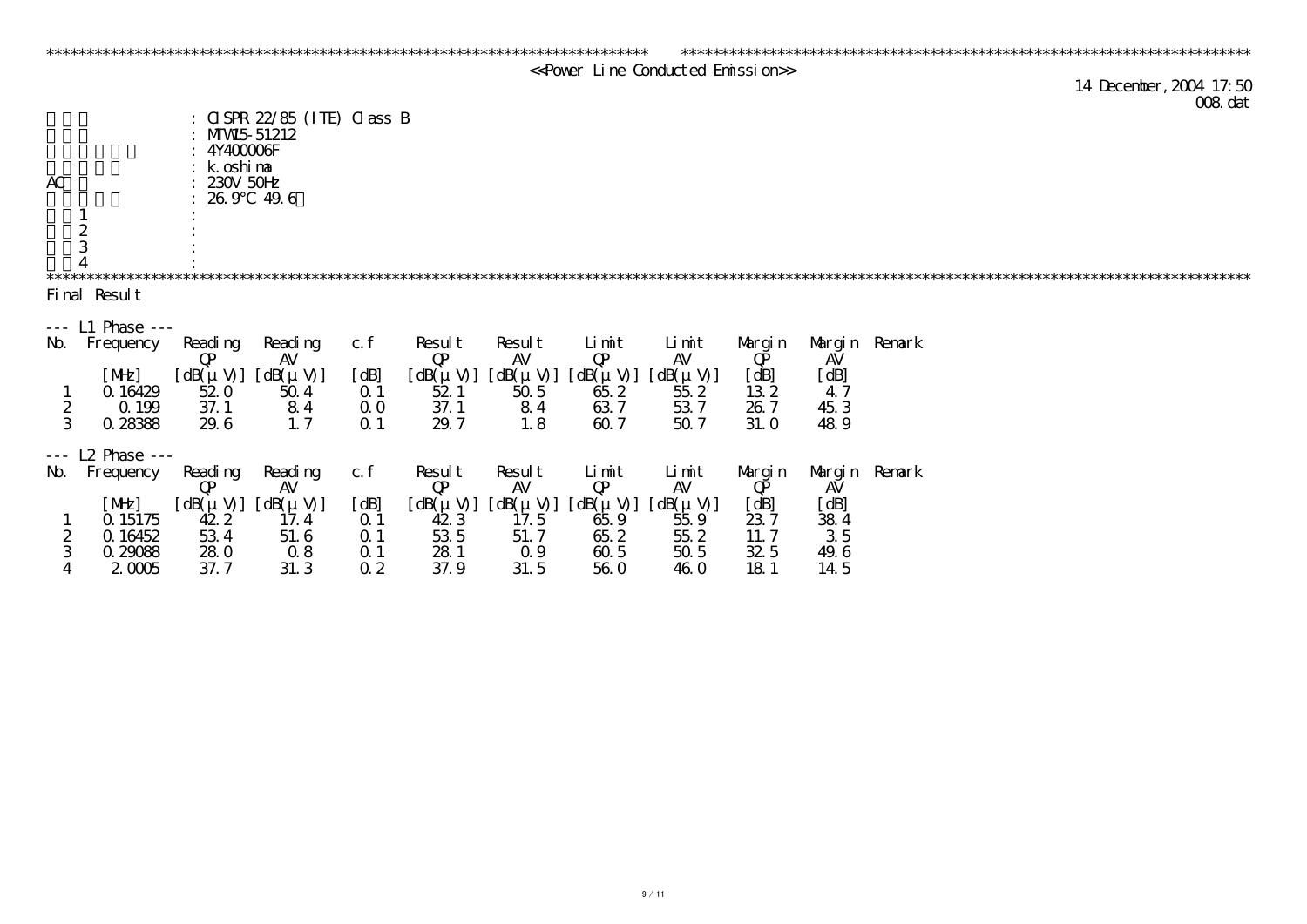|                         |                                              |                                                                         |                                    |                                                   |                       | < <power conducted="" emission="" line=""></power> |                           |                                 |                                    |
|-------------------------|----------------------------------------------|-------------------------------------------------------------------------|------------------------------------|---------------------------------------------------|-----------------------|----------------------------------------------------|---------------------------|---------------------------------|------------------------------------|
|                         |                                              |                                                                         |                                    |                                                   |                       |                                                    |                           |                                 | 14 December, 2004 17:50<br>008 dat |
| AC                      |                                              | MW <sub>5</sub> 51212<br>4Y400006F<br>k oshima<br>$230V$ 50 $H$<br>26.9 | 49.6                               | $C(SPR 22/85)$ (ITE) $CASS$ B                     |                       |                                                    |                           |                                 |                                    |
|                         | $\mathbf 1$<br>$rac{2}{3}$<br>$\overline{4}$ |                                                                         |                                    |                                                   |                       |                                                    |                           |                                 |                                    |
|                         | SpectrumSel ection                           |                                                                         |                                    |                                                   |                       |                                                    |                           |                                 |                                    |
|                         | $L1$ Phase $--$                              |                                                                         |                                    |                                                   |                       |                                                    |                           |                                 |                                    |
| $\mathbf{M}$            | Frequency                                    | Reading                                                                 | c.f                                | Result<br>PK                                      | Limit<br>$\mathbf{Q}$ | Limit<br><b>AV</b>                                 | Margin<br>$\bf Q$         | Margin Remark<br><b>AV</b>      |                                    |
| $\frac{1}{2}$           | [ME]<br>Q 164<br>Q 199<br>0 28388            | $[dB(\mu V)]$<br>605<br>564<br>528                                      | [dB]<br>$\Omega$ 4<br>03<br>$Q_3$  | $\left[ dB(\mu V) \right]$<br>609<br>56 7<br>53 1 | 653<br>637<br>60.7    | $[dB(\mu V)] [dB(\mu V)]$<br>553<br>537<br>507     | [dB]<br>44<br>7.0<br>7.6  | [dB]<br>$-56$<br>$-30$<br>$-24$ |                                    |
| $\perp$ $\perp$ $\perp$ | <b>L2 Phase ---</b>                          |                                                                         |                                    |                                                   |                       |                                                    |                           |                                 |                                    |
| $\mathbf{M}$            | Frequency<br>[ME]                            | Reading<br>$[dB(\mu V)]$                                                | c. f<br>[dB]                       | Result<br>PK<br>$[dB(\mu V)]$                     | Limit<br>$\mathbf{Q}$ | Limit<br><b>AV</b><br>$[dB(\mu V)] [dB(\mu V)]$    | Margin<br>$\bf Q$<br>[dB] | Margin Remark<br>AV<br>[dB]     |                                    |
| $\frac{1}{2}$           | Q 15175<br>Q 171<br>Q 29088                  | 624<br>59.0<br>51.1                                                     | $\Omega$ 4<br>0 <sub>4</sub><br>03 | 628<br>59.4<br>51.4                               | 65.9<br>64.9<br>605   | 55.9<br>54.9<br>505                                | 31<br>5.5<br>9.1          | $-69$<br>$-4.5$<br>$-0.9$       |                                    |

4 2.0075 43.3 0.4 43.7 56.0 46.0 12.3 2.3